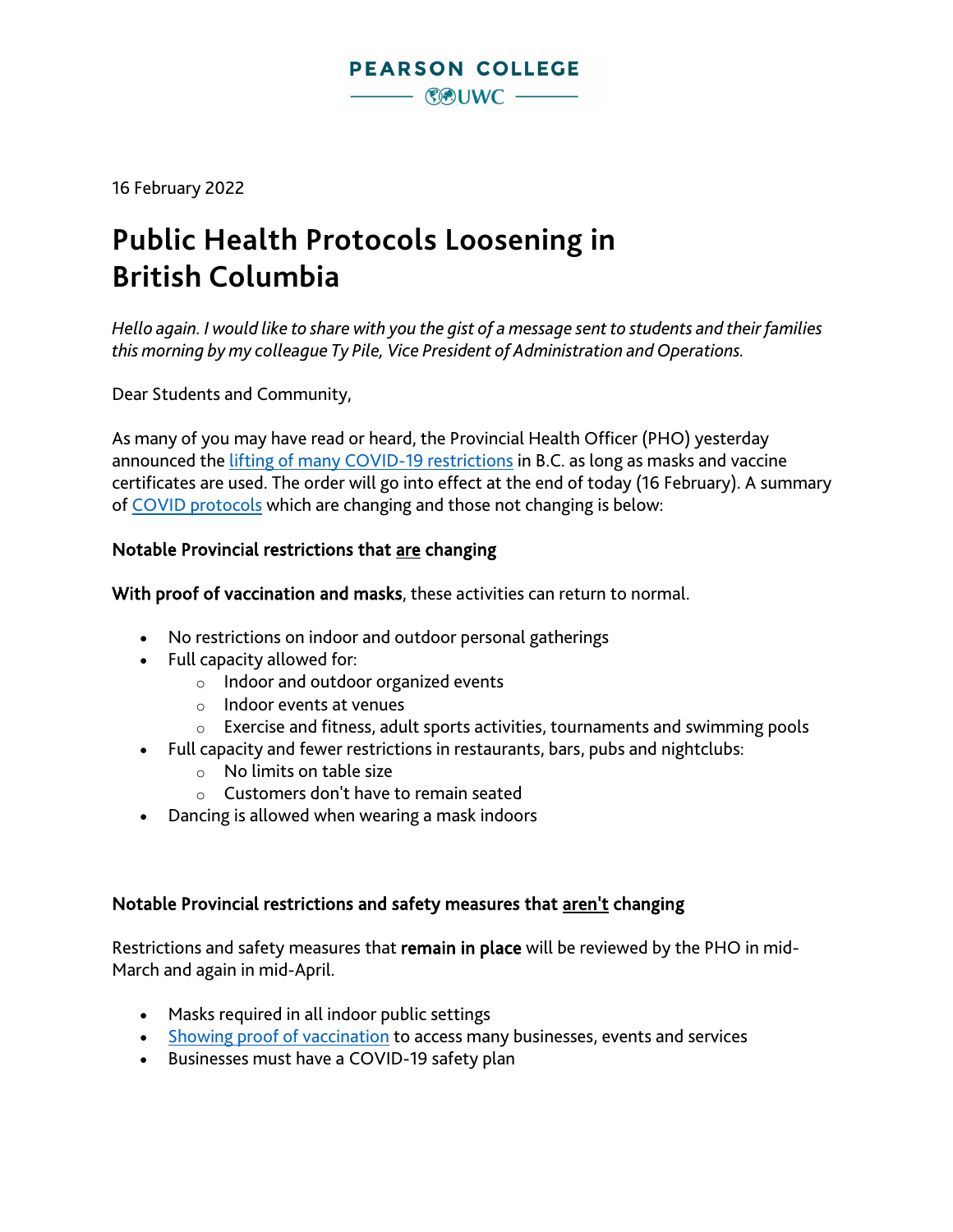## • Restrictions on visitors to long-term care and assisted living facilities

- Restrictions on worship services
- Restrictions on child and youth overnight camps
- Grades kindergarten to 12 and childcare safety guidelines

#### Students and Off-campus Visits

Pearson's Operations Working Group yesterday unanimously decided to allow students to resume unsupervised, off-campus visits and activities within the Greater Victoria area effective today, 16 February.

**PEARSON COLLEGE** 

 $-$  COUWC  $-$ 

The Operations group monitors public health reports to make step-by-step adjustments which allow the resumption of normal activities on campus, including increased access to indoor spaces and expansion of boundaries for unsupervised outdoor and off-campus activities. COVID hospitalizations continue to fall and severe illness from the virus has been mitigated by vaccinations. The B.C. PHO's decision to lift additional restrictions was made to balance ongoing transmission of the virus with a recognition of the mental health and economic toll that restrictions have had on people.

Prior to the Operations meeting, the College queried a senior Public Health official about their perspective on allowing Pearson students take unsupervised visits off campus. Their response: er Victoria, they responded, I would strongly support moves to normalizing social activities off campus for students in the interest of mental and social well being…[and] I am assuming students will adhere to any existing public health measures such as masking indoors and the current limits on indoor social gatherings outside of campus.

#### Off-campus Guidelines

- Students must sign out and sign in using the College's REACH boarding app, indicating destination and estimated return time
- Students should always travel in groups, wear reflective clothing (or arm band) if walking along unlit roads, carry College phone numbers for Houseparents, Health Centre and Dean of Students and review police safety tips at [Be Street Smart](https://bc-cb.rcmp-grc.gc.ca/ViewPage.action?siteNodeId=2074&languageId=1&contentId=30047)
- Students must be back on campus no later than 10:30 p.m.
- Students may request or accept invitations to stay with a Host Family (this includes overnights with visiting family members). The Host Family Coordinator and Houseparents or the Dean of Students must be notified in advance – no exceptions
- Students should always carry their vaccine card (digital or hard copy proof of vaccination) for entry into certain venues such as restaurants

#### On-campus Guidelines